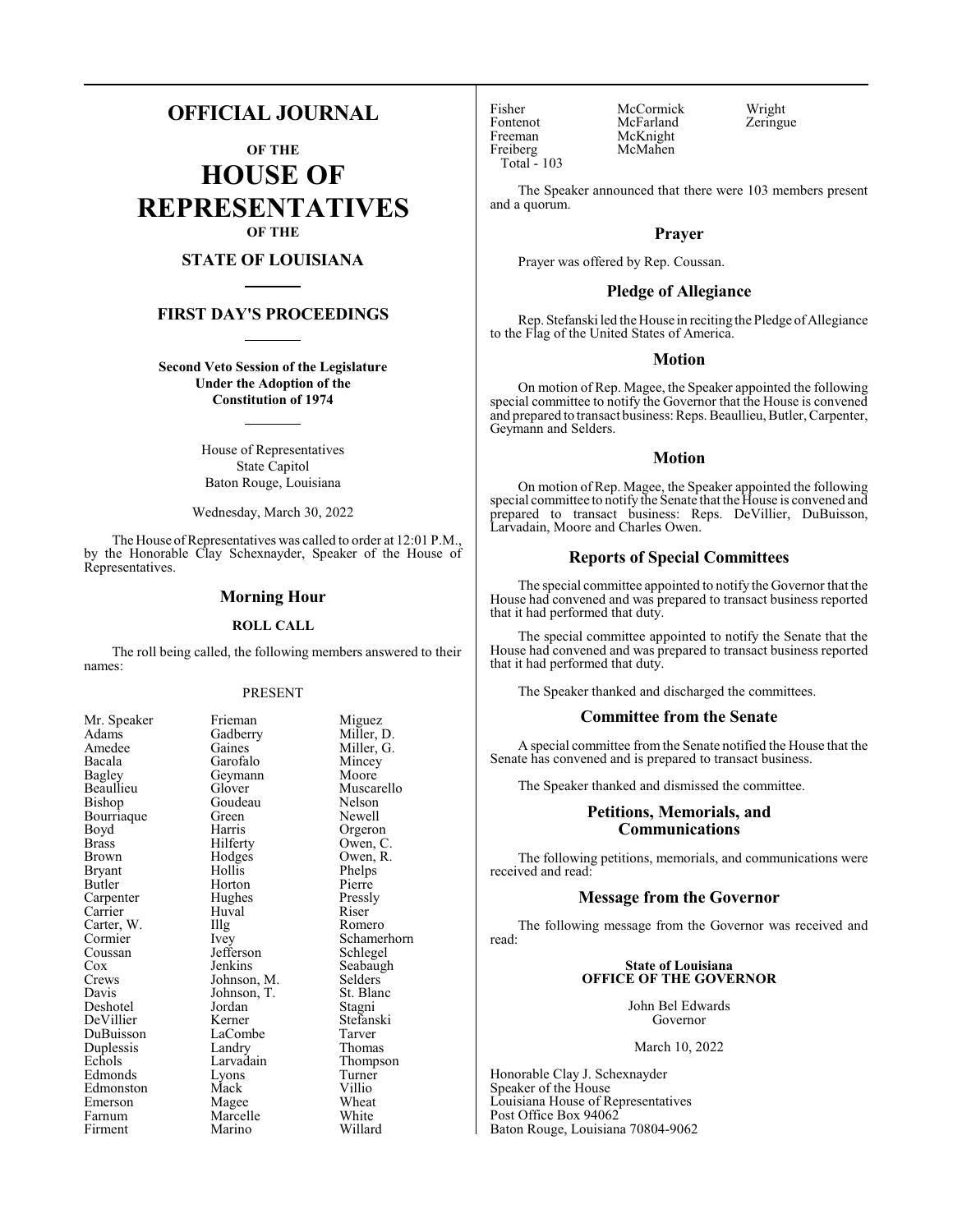## Page 2 HOUSE

1st Day's Proceedings - March 30, 2022

Honorable Patrick Page Cortez President Louisiana State Senate Post Office Box 94183 Baton Rouge, Louisiana 70804

RE: 2022 First Extraordinary Session

Dear Speaker Schexnayder and President Cortez:

Please let this letter serve as formal notification that I have acted on all bills sent to me from the 2022 First Extraordinary Session. I have vetoed two bills (House Bill 1 and Senate Bill 5). I have submitted to the Secretary of State without signature House Bill 14 and Senate Bill 1. I have signed all remaining bills (House Bills 2 and 3) and submitted them to the Secretary of State.

Sincerely,

JOHN BEL EDWARDS Governor

#### **State of Louisiana OFFICE OF THE GOVERNOR**

John Bel Edwards Governor

March 9, 2022

Honorable Clay J. Schexnayder Speaker of the House Louisiana House of Representatives Post Office Box 94062 Baton Rouge, Louisiana 70804-9062

RE: House Bill 14 of the 2022 First Extraordinary Session

Dear Speaker Schexnayder:

Please be advised that, pursuant to Art. III, Section 18(A) of the Louisiana Constitution, House Bill 14 of the First Extraordinary Session of 2022 will become law without my signature.

This bill is the Legislature's effort to reapportion the Louisiana House of Representatives. In passing this map, the Legislature rejected several alternative proposals that would have reflected a fairer representation of the population demographics of the state. It is clear that the primary rationale behind the creation and passage of this map was to protect incumbents and to preserve the current party split in the House of Representatives.

Like with the congressional maps, it is my firm belief that this map for the Louisiana House of Representatives violates Section 2 of the Voting Rights Act of 1965 and further is not in line with the principle of fundamental fairness that should have driven this process. Nevertheless, while I have vetoed the congressional maps and asked the Legislature to continue its work to send a congressional map to me that is fair and complies with current law, this map for the Louisiana House of Representatives will become law without my signature. Over the last six years, every single bill passed by the Legislature that has become law has done so through my signature. These maps reapportioning the Louisiana House and Senate will be the first two bills in 18 legislative sessions to become law without my signature. This decision, however, was not made lightly. The districts created by the Legislature clearly do not reflect the demographic makeup of the state and specifically do not allow for enough majority minority districts when Black Louisianans make up 31.2% of the state's voting age population. It is a simple fact that too many Black voters are denied the opportunity to elect a candidate of their choice to the Louisiana House of Representatives. After thoughtful consideration, I simply cannot sign the bill because I do not support the district map for the House of Representatives created by the Legislature.

Unlike the congressional maps, however, I will allow this bill to become law without my signature because I am not confident that the Legislature would reach any different result if it were to be given the chance to revisit this map in the upcoming session. There will be many important topics to debate over the next few months and Legislators should be able to focus on these important issues without the concern that any decisions or votes theymake will have an impact on the way their districts would look for the 2023 elections. Furthermore, given the certainty that the legislative maps will be challenged in court, this action allows for those challenges to proceed now with the expectation that the litigation may be resolved well before the 2023 legislative elections.

Sincerely,

JOHN BEL EDWARDS Governor

#### **State of Louisiana OFFICE OF THE GOVERNOR**

John Bel Edwards Governor

March 9, 2022

Honorable Clay J. Schexnayder Speaker of the House Louisiana House of Representatives Post Office Box 94062 Baton Rouge, Louisiana 70804-9062

RE: Veto of House Bill 1 of the 2022 First Extraordinary Session

Dear Speaker Schexnayder:

Please be advised that I have vetoed House Bill 1 of the First Extraordinary Session of 2022.

This bill is the Legislature's effort to conduct the mandatory reapportionment of the congressional map for the United States House of Representatives. While much work was put into the development of this map by members of the Legislature, it is clear that the primary rationale behind the creation and passage of the map was to protect incumbents and to preserve the party split in the current congressional delegation. In so doing, the Legislature disregarded the shifting demographics of the state, which unquestionably call for the addition of a second majority minority district. Specifically, the Black voting age population in the state increased by 4.4% fromthe 2010 census to the 2020 census, resulting in the Black voting age population making up 31.2%, almost one-third of the State's population. Instead of accounting for this increase in population, the Legislature preserved the status quo and enacted a map where Black voters in five of the six congressional districts are deprived of the opportunity to elect a candidate of their choice.

It is my firm belief that this map violates Section 2 of the Voting Rights Act of 1965 and further is not in line with the principle of fundamental fairness that should have driven this process. In choosing this map, the Legislature rejected numerous alternative maps with two majority minority districts, which happen to be one-third of the six congressional districts, that would have given more Black voters an opportunity to elect a candidate of their choice. While no electoral map is perfect, and no map is a guarantee of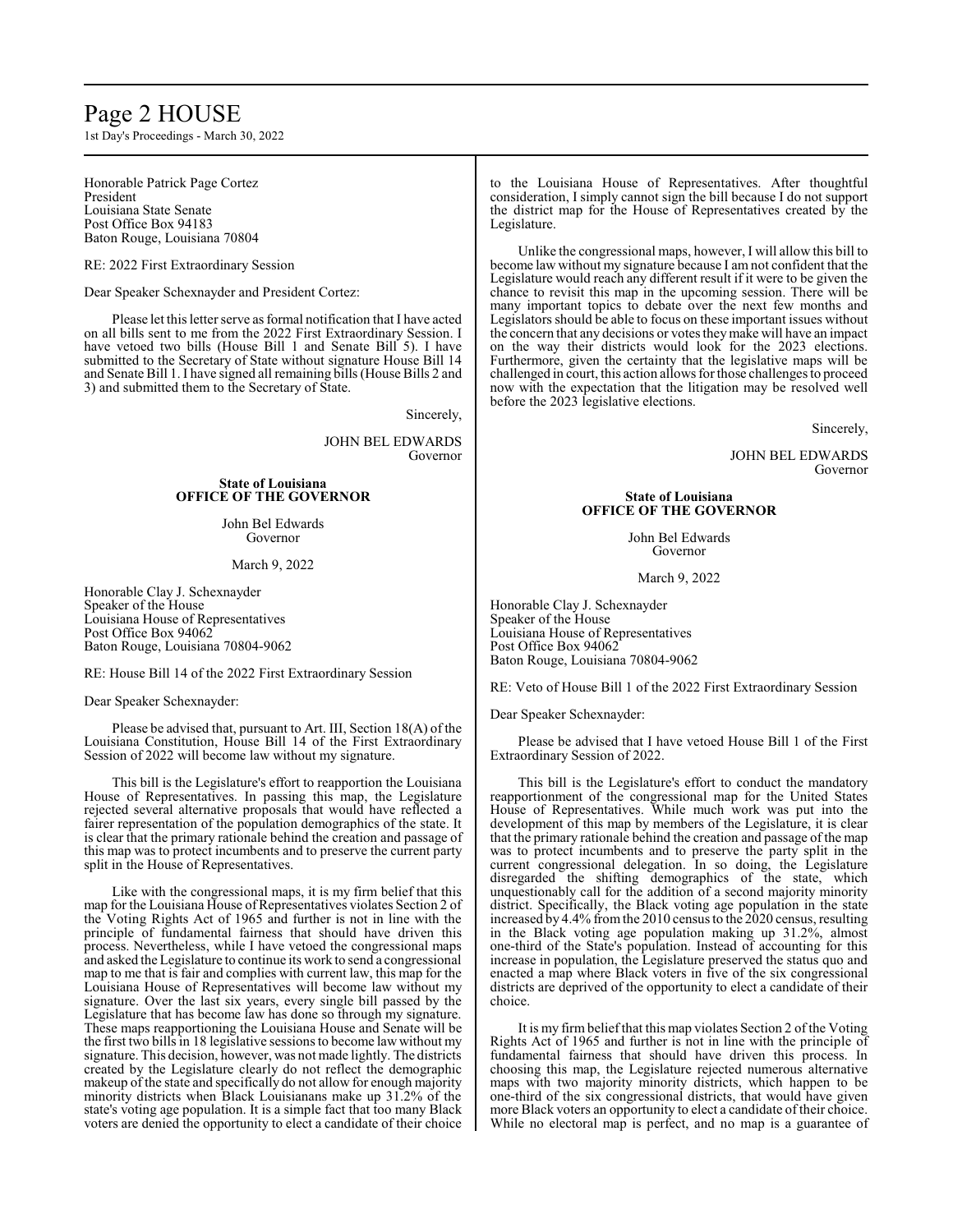## Page 3 HOUSE

1st Day's Proceedings - March 30, 2022

success for a certain candidate, these alternatives would have allowed for a fairer allocation of voting strength to a population that has been historically disadvantaged. As eloquently discussed by Senator Cleo Fields on the floor of the Senate, only five Black members from Louisiana have been elected and seated in the United States House of Representatives since statehood. This injustice cannot continue.

This veto need not be the conclusion of the Legislature's efforts to create a map that is in compliance with Section 2 of the Voting Rights Act. There are multiple pre-filed bills for the 2022 Regular Session where the Legislature can - and should - enact a map that creates a second majority minority seat. By vetoing this bill, I am asking the Legislature to get back to work in a real effort at compromise and fairness. I remain confident that the Legislature can get this right.

Sincerely,

JOHN BEL EDWARDS Governor

Lies over under the rules.

#### **Suspension of the Rules**

Rep. Stefanski moved to suspended the rules to take up a vetoed bill on the same day it was returned, which motion was agreed to.

#### **Suspension of the Rules**

On motion of Rep. Stefanski, the rules were suspended in order to take up and consider Reconsideration of Vetoed Bills at this time.

#### **Reconsideration of Vetoed Bills**

The following vetoed bills were taken up, reconsidered, and acted upon as follows:

#### **HOUSE BILL NO. 1—**

BY REPRESENTATIVES SCHEXNAYDER, BEAULLIEU, DESHOTEL, FARNUM, HODGES, HORTON, MAGEE, AND STEFANSKI AN ACT

To enact R.S. 18:1276 and to repeal R.S. 18:1276.1, relative to congressional districts; to provide for the redistricting of Louisiana's congressional districts; to provide with respect to positions and offices, other than congressional, which are based upon congressional districts; to provide for the effectiveness; and to provide for related matters.

Read by title.

Rep. Stefanski moved the passage of the bill subsequent to the Governor's veto.

## **ROLL CALL**

The roll was called with the following result:

#### YEAS

| Mr. Speaker   | Frieman  | Mincey      |
|---------------|----------|-------------|
| Adams         | Gadberry | Muscarello  |
| Amedee        | Garofalo | Nelson      |
| Bacala        | Geymann  | Orgeron     |
| <b>Bagley</b> | Goudeau  | Owen, C.    |
| Beaullieu     | Harris   | Owen, R.    |
| <b>Bishop</b> | Hilferty | Pressly     |
| Bourriaque    | Hodges   | Riser       |
| Butler        | Hollis   | Romero      |
| Carrier       | Horton   | Schamerhorn |
| Coussan       | Huval    | Schlegel    |
| Crews         | Illg     | Seabaugh    |
| Davis         | Ivey     | St. Blanc   |
|               |          |             |

| Mincey      |
|-------------|
| Muscarello  |
| Nelson      |
| Orgeron     |
| Owen, C.    |
| Owen, R.    |
| Pressly     |
| Riser       |
| Romero      |
| Schamerhorn |
| Schlegel    |
| Seabaugh    |
| St. Blanc   |

| Deshotel   | Johnson, M. | Stagni     |
|------------|-------------|------------|
| DeVillier  | Kerner      | Stefanski  |
| DuBuisson  | Mack        | Tarver     |
| Echols     | Magee       | Thomas     |
| Edmonds    | Marino      | Thompson   |
| Edmonston  | McCormick   | Turner     |
| Emerson    | McFarland   | Villio     |
| Farnum     | McKnight    | Wheat      |
| Firment    | McMahen     | White      |
| Fontenot   | Miguez      | Wright     |
| Freiberg   | Miller, G.  | Zeringue   |
| Total - 72 |             |            |
|            | <b>NAYS</b> |            |
|            |             |            |
| Boyd       | Gaines      | Lyons      |
| Brass      | Glover      | Marcelle   |
| Brown      | Green       | Miller, D. |
| Bryant     | Hughes      | Moore      |
| Carpenter  | Jefferson   | Newell     |
|            |             |            |
| Carter, W. | Jenkins     | Phelps     |
| Cormier    | Johnson, T. | Pierre     |
| Cox        | Jordan      | Selders    |
| Duplessis  | LaCombe     | Willard    |
| Fisher     | Landry      |            |
| Freeman    | Larvadain   |            |
| Total - 31 |             |            |

#### ABSENT

Carter, R. Total - 1

The bill, having received a two-thirds vote of the elected members, was passed subsequent to the Governor's veto.

#### **Suspension of the Rules**

On motion of Rep. Stefanski, the rules were suspended in order to take up and consider Petitions, Memorials, and Communications at this time.

## **Petitions, Memorials, and Communications**

The following petitions, memorials, and communications were received and read:

#### **Message from the Senate**

## **RELATIVE TO A GUBERNATORIAL VETO**

#### March 30, 2022

To the Honorable Speaker and Members of the House of Representatives:

I am directed to inform your honorable body that the Senate has passed House Bill No. 1 subsequent to the Gubernatorial Veto.

Respectfully submitted,

YOLANDA J. DIXON Secretary of the Senate

#### **Message from the Senate**

#### **Relative to Adjournment**

#### March 30, 2022

To the Honorable Speaker and Members of the House of Representatives: